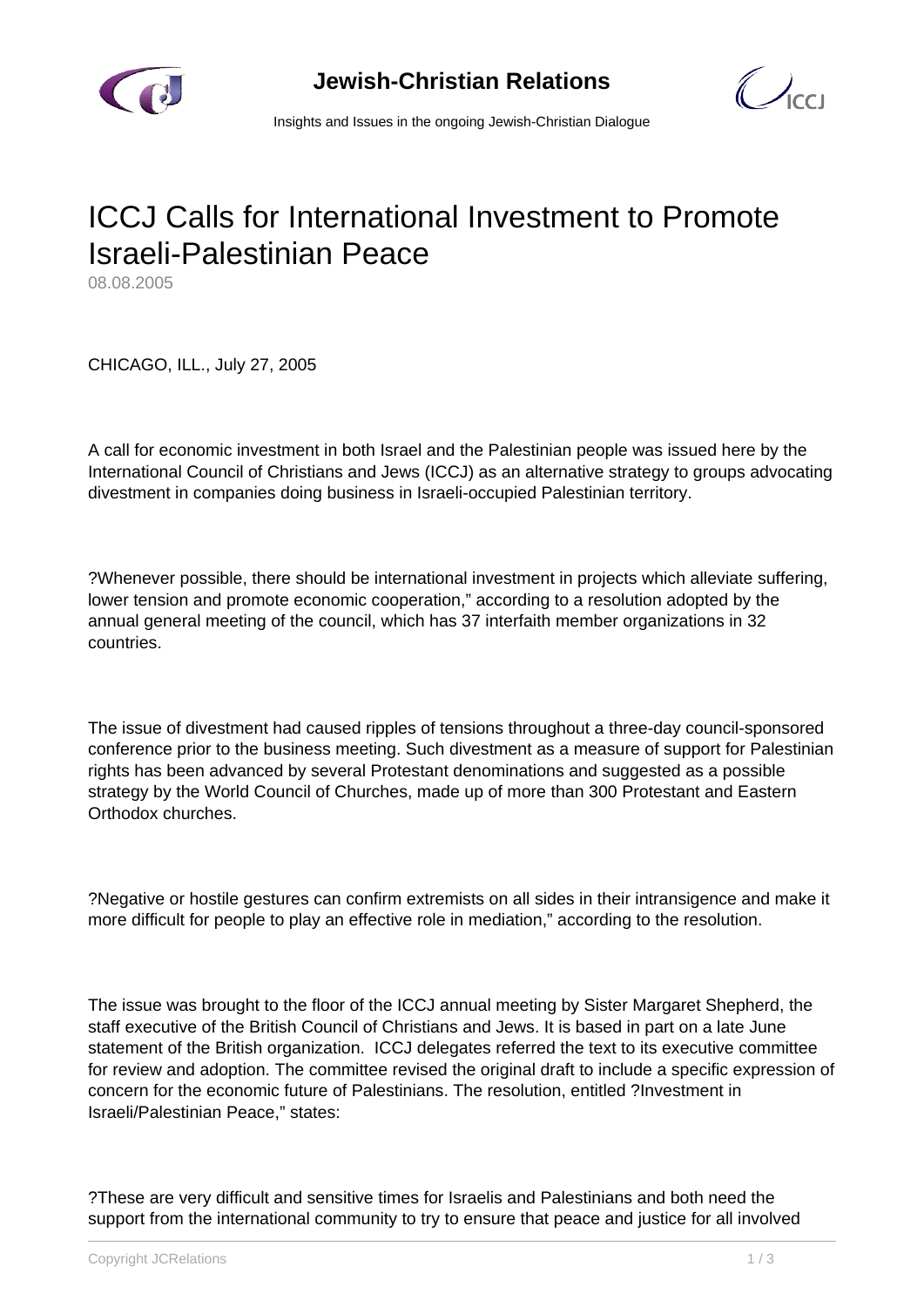may prevail?.

?Israel is currently preparing for disengagement from Gaza and part of the West Bank. It is of singular importance for Israel to feel that it has the understanding of the wider world and in particular from religious institutions, whose raison d?être is the peaceful resolution of violence conflict, as it prepares for its withdrawal. It is equally important for Palestinians to feel that they have a viable economic future in the area."

The matter of divestment arose in the opening session of the ICCJ?s 2005 annual conference in an address by the Rev. Dr. Samuel Kobia, general secretary of the World Council of Churches. Dr. Kobia pointed to divestment as an expression of concern for Palestinian rights. He was strongly challenged in a response by Rabbi David Rosen of Jerusalem, who is director of the interreligious affairs department of the American Jewish Committee.

The ICCJ executive committee engaged in a lengthy discussion of the best language to use to express concern for security, rights and peace as Israel prepares to withdraw from Gaza and parts of the West Bank of the Jordan River. Economic investment in both Israel and Palestinian areas was seen as a constructive strategy.

Father John Pawlikowski, OSM, president of the ICCJ and a professor at the Catholic Theological Union of Chicago, noted that a group of Christian, Jewish, and Islamic business leaders in the Illinois city are actively prompting economic investment in Gaza as a positive measure for security and peace. He saw this as a measure that religious communities in the United States and Western Europe can encourage.

The full text of the resolution follows:

## **Investment in Israel/Palestine Peace**

These are very difficult and sensitive times for Israelis and Palestinians, both of whom need support from the international community to try to ensure peace and justice for all may prevail.

Whenever possible, there should be international investment in projects which alleviate suffering, lower tension and promote economic cooperation.

Israel is currently preparing for disengagement from Gaza and parts of the West Bank. It is of